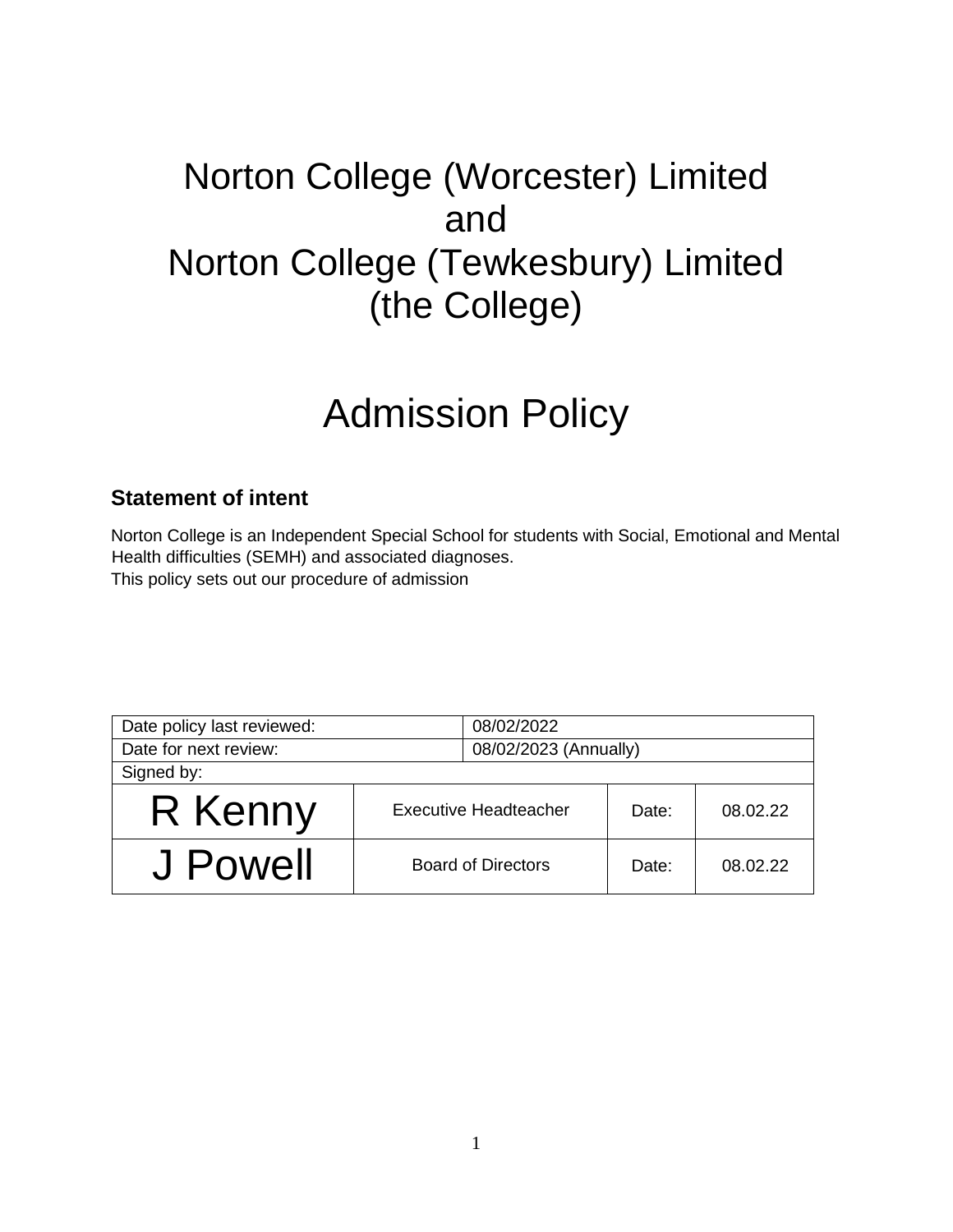#### **1. Legal framework**

This policy has due regard to all relevant legislation and statutory guidance including, but not limited to, the following:

- Equality Act 2010
- Human Rights Act 1998
- School Standards and Framework Act 1998
- DfE (2021) 'School Admissions Code'
- DfE (2012) 'School Admission Appeals Code'
- The Education (Independent School Standards) Regulations 2014

#### **2. Roles and responsibilities**

The Board of Directors and the Senior Leadership team are responsible for:

- Overseeing, and determining annually, admissions arrangements that clearly set out how students will be admitted.
- Ensuring that the practices and criteria used to decide the allocation of college places are fair, clear and objective.
- Publishing the admissions arrangements on the College website.
- Clearly communicating any reasons for rejecting the admission of a student, as well as the parent/carer's right to appeal and the appeal process.

#### **3. Provision**

- **3.1** Norton College is an Independent School for students with Special Educational Needs.
- **3.2** We work to an individual service level agreement with our providers.

**3.3** As an independent school we only consider students who are referred to us from Local Education Authorities.

**3.4** Students referred to us will have an Educational Health Care Plan (EHCplans).

#### **4. Admission Panel**

**4.1** Norton College's Admission Panel meet weekly to consider referrals

**4.2** The Admission Panel will consider all supporting documents including EHCplans in order for us to decide if we can meet student's need. In reaching a decision about whether or not the College can meet the student's needs we consider:

- whether the College would be suitable for the age, ability, aptitude or SEN of the child or young person, or
- whether the child/young person's attendance at the College would be incompatible with the efficient education of others.